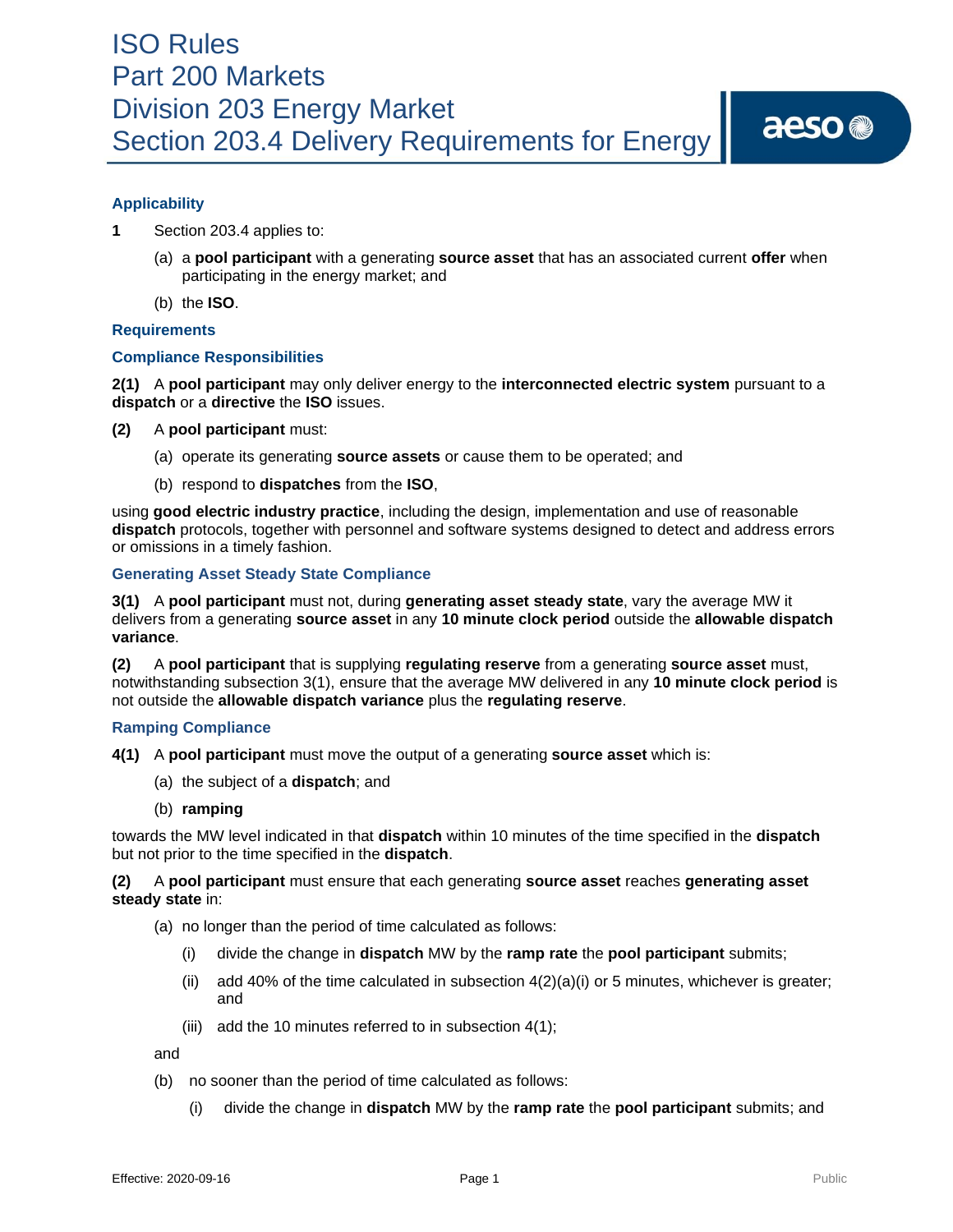# ISO Rules Part 200 Markets Division 203 Energy Market Section 203.4 Delivery Requirements for Energy

## **Operational Deviation**

**5(1)** A **pool participant** must, if a generating **source asset** experiences an **operational deviation**, verbally inform the **ISO** as soon as practical of the occurrence of the **operational deviation** and provide a description of the cause if known.

**(2)** A **pool participant** must inform the **ISO** of the information required under subsection 5(1) on a telephone line the **ISO** designates, which must contain a voice recording system.

**(3)** A **pool participant** must, if an **operational deviation** extends for 20 minutes or longer, submit an **available capability** restatement or MW restatement for the generating **source asset** that represents the operational capability of the generating **source asset** and must do so no later than 20 minutes after the commencement of the **operational deviation**.

# **Exceptions to Non-Compliance**

**6(1)** Notwithstanding the provisions set out in subsections 3, 4 and 5, the **ISO** must not determine that a **pool participant** is non-compliant with a **dispatch** for a generating **source asset** if the **pool participant** has met its responsibilities as set out subsection 2 and one or more of the following circumstances occur:

- (a) the generating **source asset** is **ramping** into position to provide **operating reserve** in response to a **dispatch** in the 15 minutes before the time indicated in that **dispatch**;
- (b) the generating **source asset** is operating below the **minimum stable generation** level indicated in the Energy Trading System, but only if that generating **source asset** is:
	- (i) synchronizing and its **available capability** the **pool participant** submitted is equal to its **minimum stable generation** and it has received a **dispatch** for that quantity, in MW;
	- (ii) going off line and its **available capability** the **pool participant** submitted is equal to 0 MW and it has received a **dispatch** for that quantity, in MW;
	- (iii) unable to follow the **ramp rate** the **pool participant** submitted when its output is being increased to its **minimum stable generation** and the **pool participant** has submitted a verbal plan to the **ISO** indicating a proposal for **ramping** to **minimum stable generation**, which verbal plan must be provide an estimate of the time required to achieve the **ramp rate** and be updated for deviations of greater than 30 minutes or 50 MW; or
	- (iv) stopped at an output level not identified in the verbal plan referenced in subsection 6(1)(b)(iii) above, but which is below **minimum stable generation** for more than 30 minutes for an operational reason and the **pool participant** has submitted a restatement of the **available capability** accordingly;
- (c) the generating **source asset** is responding to abnormal frequency through automatic **governor** or **governor system** action;
- (d) an **operational deviation** has occurred and the **pool participant** has complied with subsection 5; and
- (e) energy is being delivered to the **interconnected electric system** from a generating **source asset** while it is being tested or commissioned or both, in accordance with applicable provisions of the **ISO rules**.

## **Concurrent Energy and Operating Reserve Requirements**

**7(1)** The **ISO** must, when assessing a **pool participant**'s compliance with subsections 4(3) through 4(6) of Section 205.2 of the **ISO rules**, *Issuing Dispatches and Directives for Operating Reserve* in a situation

aeso<sup>®</sup>